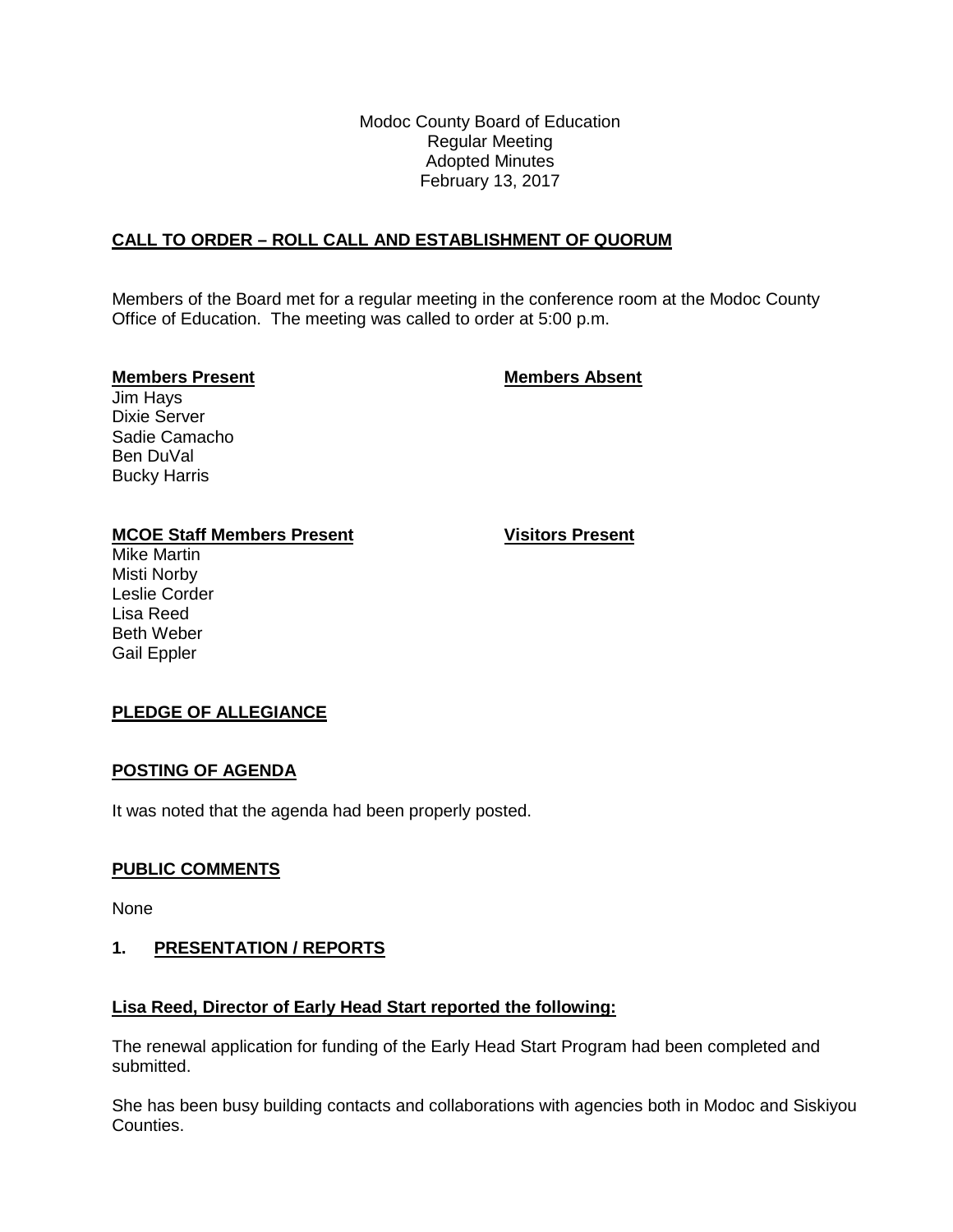## **Leslie Corder reported the following:**

She had been working on the updates for the Second Interim Report which will be presented at the March meeting.

In addition, Rena Harris and Billiejo Young had been assisting with the transition in the business office at Surprise Valley Joint Unified School District. It was reported that this process is going well, and that both Rena and Billiejo bring different skills to the project. Members of the board were reminded that SVJUSD is reimbursing MCOE for the services rendered.

All of the required statements (1099's / W2's) have been mailed to employees.

Information regarding the 17/18 Governor's Budget was provided. Leslie pointed out that there is no new money being allocated, and that there are no other obvious changes from the current years budget.

#### **Mike Martin reported the following:**

In the agenda packet, Mike provided members of the board with a copy of an Executive Summary of a LAO (Legislative Analyst's Office) Report, "*Re-Envisioning County Offices of Education – A Study of Their Mission and Funding."* This report, which contained information regarding funding through LCFF as well as assessments and recommendations for alternative funding and oversight activities was explained to the members of the board. A copy of the full report is located at <http://lao.ca.gov/Publications/Report/3547>

# **2. CONSENT AGENDA ITEMS**

• Minutes – January 9, 2017

A motion was made by Sadie Camacho, seconded by Dixie Server and carried that the item on the consent agenda be approved as included in the agenda packet. (Ayes: Camacho, DuVal, Harris, Hays, Server)

## **3. INFORMATION / NO ACTION**

## **4. ACTION**

#### **4.1 Approval – 2016-17 Single Plan for Student Achievement (SPSA)**

Following explanation, a motion was made by Dixie Server, seconded by Ben DuVal and carried that the 2016-17 Single Plan for Student Achievement (SPSA) be approved as presented. (Copy on file) (Ayes: Camacho, DuVal, Harris, Hays, Server)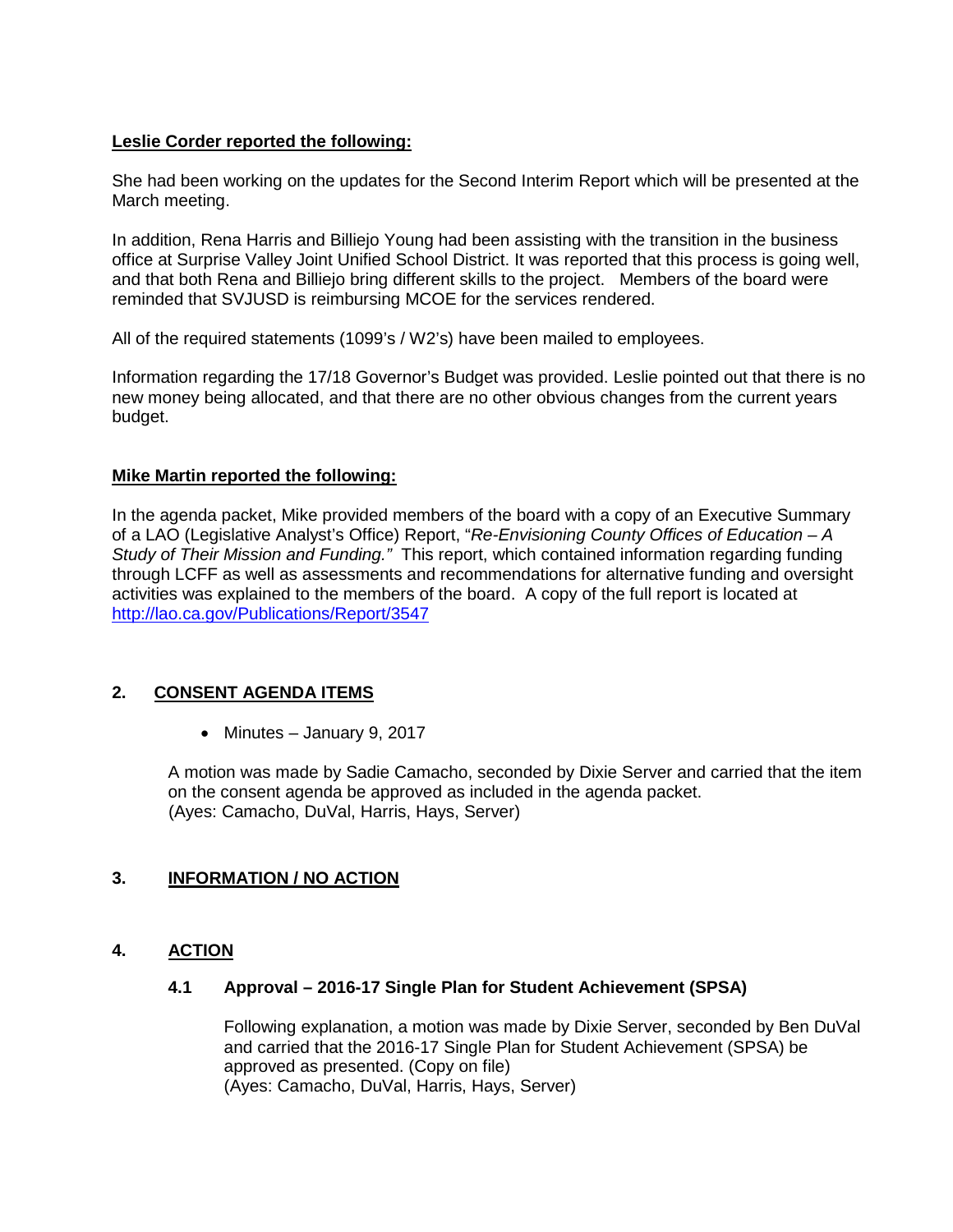## **4.2 Approval – 2016-17 – Consolidated Application**

A motion was made by Ben DuVal, seconded by Sadie Camacho and carried that the 2016-17 Consolidated Application be approved as presented. (Copy on file) (Ayes: Camacho, DuVal, Harris, Hays, Server)

## **4.3 Approval – 2016-17 – College Readiness Block Grant Plan**

Misti Norby explained that the College Readiness Block Grant Plan, which provides \$75,000 to MCOE, is to provide and/or expand diverse education programs for students. Following this explanation, a motion was made by Sadie Camacho, seconded by Ben DuVal and carried that the application be approved. (Copy on file) (Ayes: Camacho, DuVal, Harris, Hays, Server)

#### **4.4 Approval – Request for Allowance of Attendance Because of Emergency Conditions**

A "Request for Allowance of Attendance Because of Emergency Conditions" for the Surprise Valley Preschool was reviewed. It was explained that with the submission of this document, funding for the school closure due to snow levels (January 4, 2017) will not be withheld from the funding. (Copy on file) (Ayes: Camacho, DuVal, Harris, Hays, Server)

## **4.5 Approval – Allocation of Funding – Not to Exceed \$3500 for Registration / Lodging Modoc High School Academic Decathlon Team State Competition March 23-26, 2017 - Sacramento**

A motion was made by Sadie Camacho, seconded by Dixie Server and carried that an allocation of funding, not to exceed \$3500 for Registration / Lodging for the Modoc High School Academic Decathlon Team be allowed. The team will attend the State Competition to be held in Sacramento, March 22-26.

# **5. CORRESPONDENCE**

## **6. BOARD TIME**

**6.1** Dixie Server asked if the County Office had any information regarding the K-12 On-line Public Schools. It was noted that there was not information available.